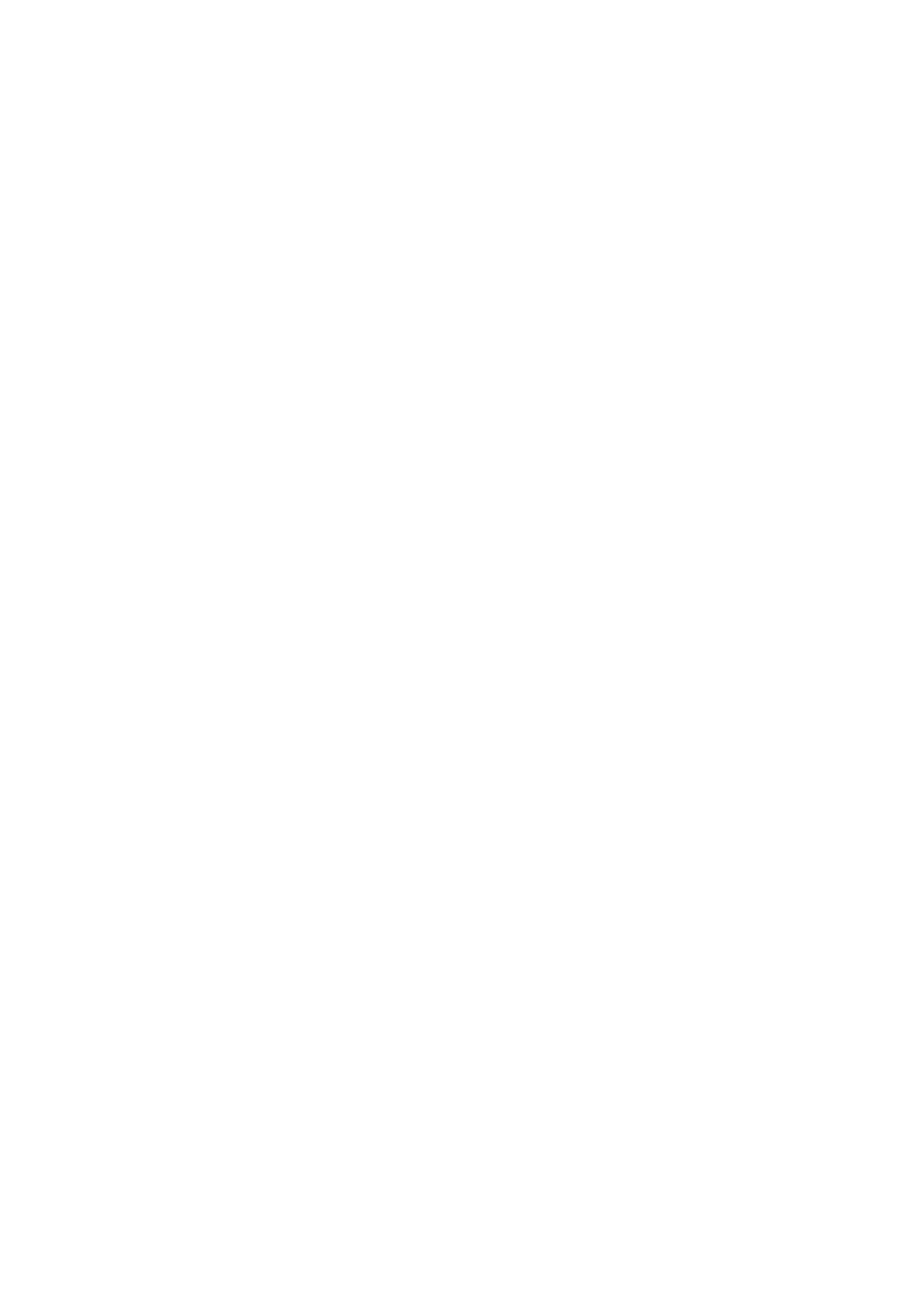# EUROPEAN STANDARD NORME EUROPÉENNE EUROPÄISCHE NORM

# **EN 1665:1997/AC**

February 2007 Février 2007 Februar 2007

**ICS** 21.060.10

English version Version Française Deutsche Fassung

Hexagon bolts with flange - Heavy series

Vis à tête hexagonale à embase cylindrotronconique - Série large

Sechskantschrauben mit Flansch - Schwere Reihe

This corrigendum becomes effective on 28 February 2007 for incorporation in the three official language versions of the EN.

Ce corrigendum prendra effet le 28 février 2007 pour incorporation dans les trois versions linguistiques officielles de la EN.

Die Berichtigung tritt am 28.Februar 2007 zur Einarbeitung in die drei offiziellen Sprachfassungen der EN in Kraft.



EUROPEAN COMMITTEE FOR STANDARDIZATION COMITÉ EUROPÉEN DE NORMALISATION EUROPÄISCHES KOMITEE FÜR NORMUNG

**Management Centre: rue de Stassart, 36 B-1050 Brussels**

© 2007 CEN All rights of exploitation in any form and by any means reserved worldwide for CEN national Members. Tous droits d'exploitation sous quelque forme et de quelque manière que ce soit réservés dans le monde entier aux membres nationaux du CEN.

Alle Rechte der Verwertung, gleich in welcher Form und in welchem Verfahren, sind weltweit den nationalen Mitgliedern von CEN vorbehalten.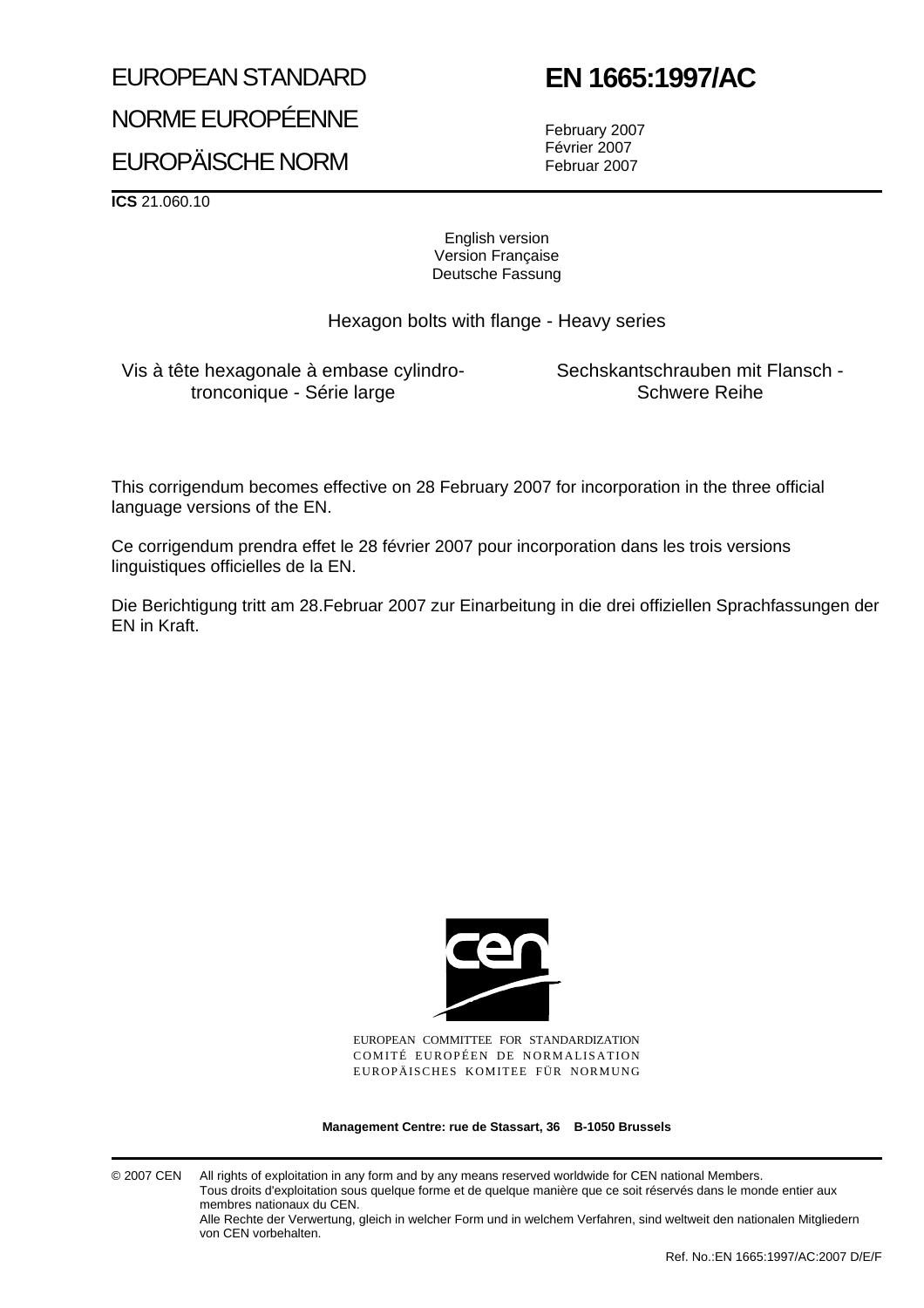## **English version**

## **3 Dimensions**

Dimensions shall be in accordance with figures 1 to 3 and table 1.

NOTE: Symbol and designations of dimensions are specified in EN 20225.



- 1) The top of the head shall be either full form or indented at the manufacturer's option and shall be either chamfered or rounded. The minimum diameter of the chamfer circle or start of rounding shall be the maximum width across flats minus 15 %. If the top of the head is indented, the periphery may be rounded.
- 2) Edge contour optional.
- 3) Chamfered end (see prEN ISO 4753).
- 4)  $β = 15°$  to 30°
- $5$ )  $k_w$  is the wrenching height; see the note to table 1.
- 6) Incomplete thread  $u \le 2 P$ .

#### **Figure 1: Hexagon bolt with flange – Full shank (standard type)**

Replace Figure 2 with the following:





other dimensions, see figure 1

- a) Rounded or chamfered or conical
- b)  $d_2$  is approximately equal to the pitch diameter (rolling diameter)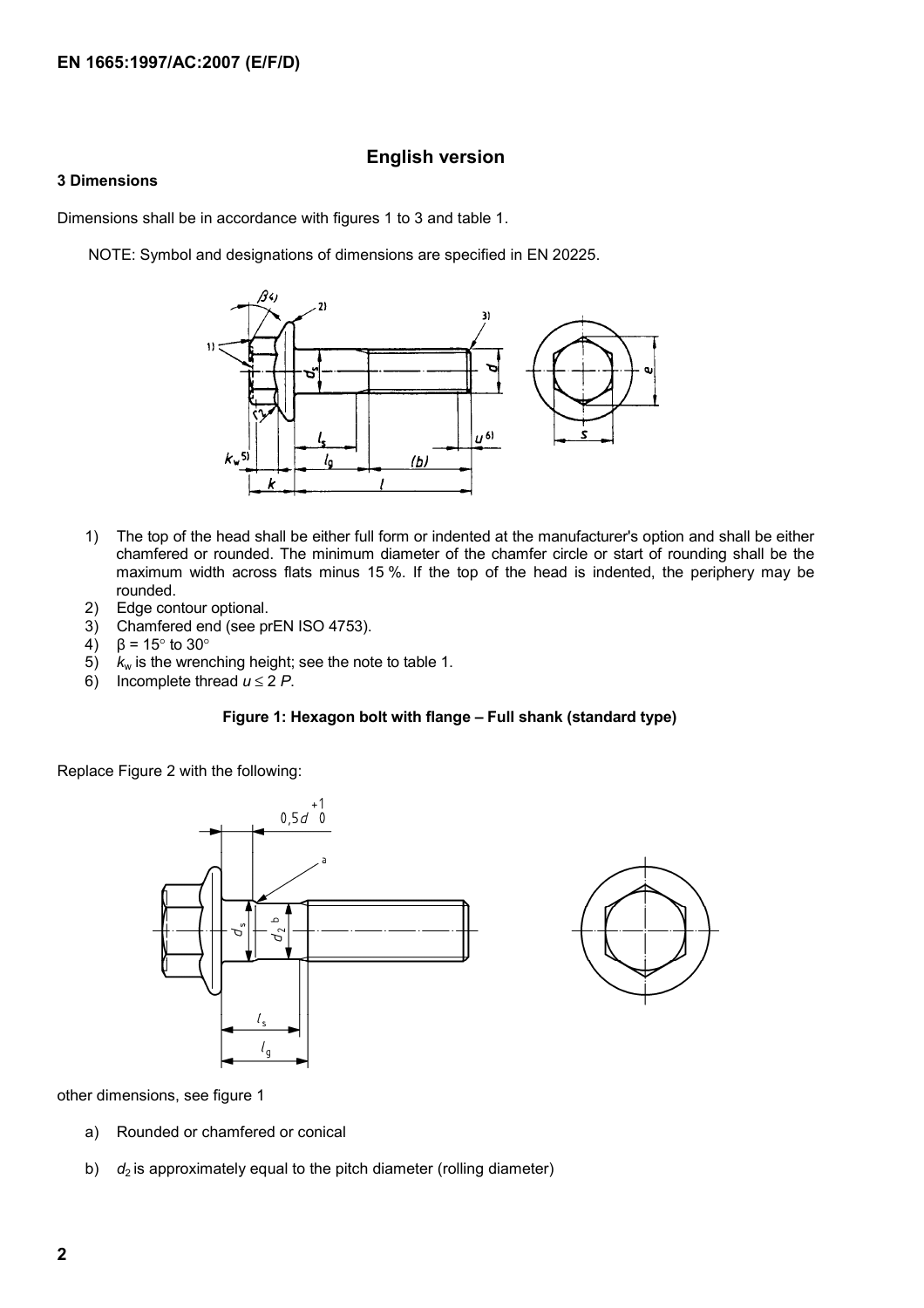### Annex A (normative)

## **Gauging of hexagon flange heads**

The head shall be gauged using two ring gauges, A and B, to demonstrate the coincidental acceptability of hexagon height, wrenching height, corner fill and width across corners. Gauge A shall be placed over the hexagon and shall seat on the flange. Gauge B shall be placed on the top of the head normal to the bolt axis. The two gauges shall not be in contact.



1 Gauge A

2 Gauge B

NOTE: *W*a, min= *e*theoretical

 $W_{b. max} = e_{min} - 0.01$  mm  $T_{\text{a, max}} = k_{\text{w, min}}$ 

## **Figure A.1**

|  | Table A.1 |  |
|--|-----------|--|
|  |           |  |

#### Dimensions in millimetres

|                | <b>Gauge A</b> |       |             |      | <b>Gauge B</b> |       |             |  |
|----------------|----------------|-------|-------------|------|----------------|-------|-------------|--|
| <b>Thread</b>  | $W_{\rm a}$    |       | $T_{\rm a}$ |      | $W_{\rm b}$    |       | $T_{\rm b}$ |  |
|                | max.           | min.  | max.        | min. | max.           | min.  | min.        |  |
| M <sub>5</sub> | 9,25           | 9,24  | 2,60        | 2,59 | 8,70           | 8,69  | 3           |  |
| M <sub>6</sub> | 11,56          | 11,55 | 3,00        | 2,99 | 10,94          | 10,93 | 3           |  |
| M <sub>8</sub> | 15,02          | 15,01 | 3,90        | 3,89 | 14,25          | 14,24 | 4           |  |
| M10            | 18,49          | 18,48 | 5,10        | 5,09 | 17,61          | 17,60 | 4           |  |
| M12            | 20,79          | 20,78 | 5,60        | 5,59 | 19,85          | 19,84 | 5           |  |
| M14            | 24,26          | 24,25 | 6,50        | 6,49 | 23,14          | 23,13 | 5           |  |
| M16            | 27,72          | 27,71 | 7,30        | 7,29 | 26,50          | 26,49 | 6           |  |
| M20            | 34,65          | 34,64 | 8,90        | 8,89 | 33,22          | 33,21 | 6           |  |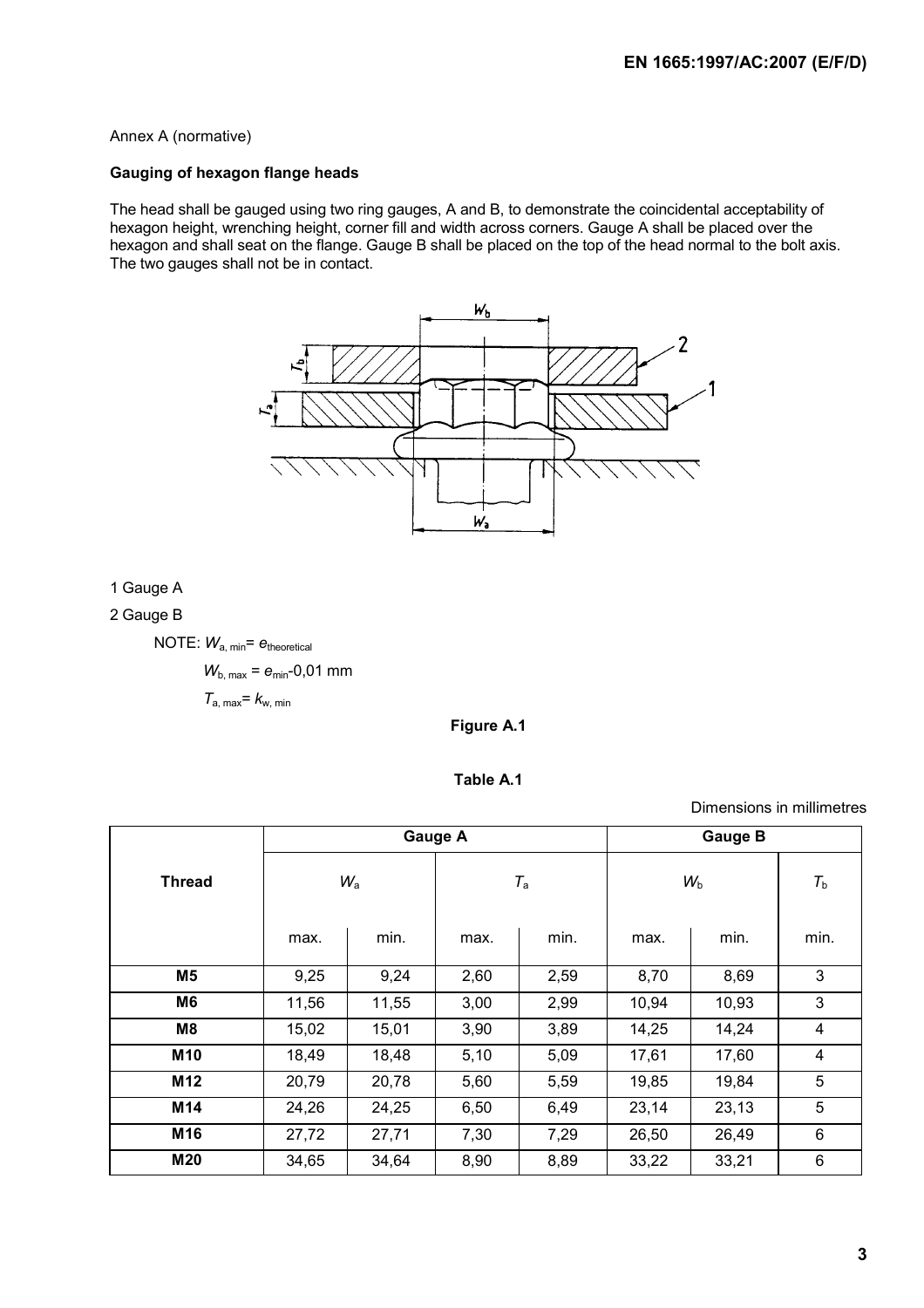## **Version française**

#### **3 Dimensions**

Les dimensions doivent correspondre aux figures 1 à 3 et au tableau 1.

NOTE: Les symbols et les designations des dimensions sont specifies dans l'EN 20225.



- 1) La face supérieure de la tête droit, au choix du fabricant, être pleine ou comporter une cuvette et doit être soit chanfreinée, soit arrondie. Le diamètre minimal du cercle du chanfrein ou de début d'arrondi doit être égal à la cote surplats maximale moins 15 %. Si la face supérieure de la tête comporte une cuvette, sa périphérie peut être arrondie.
- 2) Contour du bord faculatif.
- 3) Bout chanfreiné (voir prEN ISO 4753).
- 4)  $S = 15^\circ \text{ à } 30^\circ$
- 5) *k*w est la hauteur de prise de clé, voir la note du tableau 1.
- 6) Filetage incomplet  $u \le 2$  *P*.

#### **Figure 1: Vis à tête hexagonale à embase cylindro-tronconique – Tige normale (type courant)**

Remplacer la Figure 2 par la suivante:





Pour les autres dimensions, voir figure 1.

- a) Arrondi ou chanfreiné ou conique.
- b) *d*2 est approximativement égal au diamètre sur flancs de filet (diamètre de roulage).

#### **Figure 2: Vis à tête hexagonale à embase cylindro-tronconique – Tige réduite, type R (sur demande)**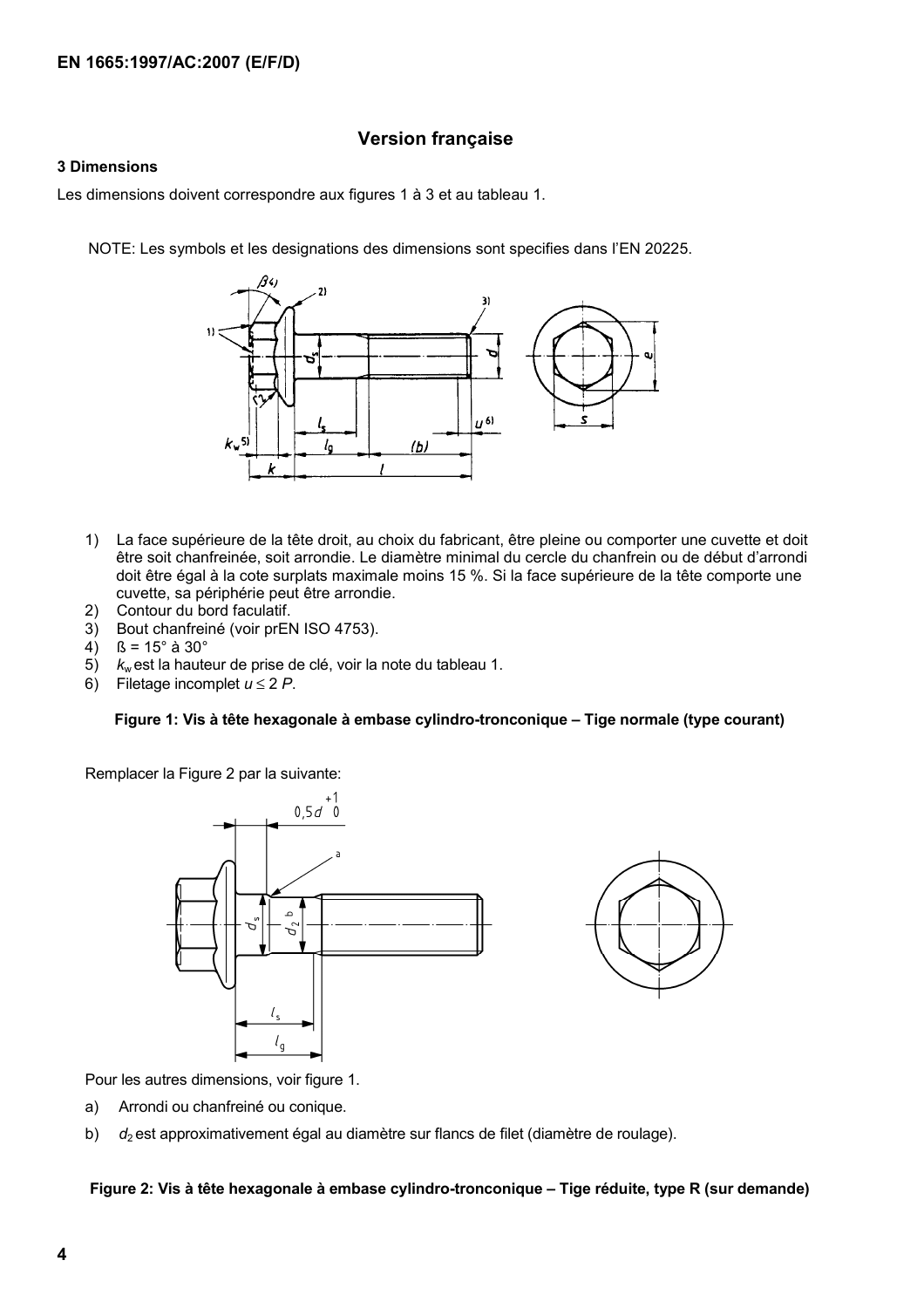#### Annexe A (normative)

## **Vérification par calibres de l'hexagone et de l'embase**

La tête de la vis doit être à l'aide de deux calibres A et B, permettant de vérifier simultanément la hauteur de l'hexagone, la hauteur de prise de clé, le remplissage de l'angle et surangle. Le calibre A doit être placé sur l'hexagone et reposer sur l'embase. Le calibre B doit être placé au-dessus de la tête, perpendiculairement à son axe. Les deux calibres ne doivent pas être en contact.



1 Calibre A

2 Calibre B

NOTE: *W*a, min= *e*théorique

 $W_{\text{b. max}} = e_{\text{min}} - 0.01 \text{ mm}$ 

 $T_{\text{a, max}} = k_{\text{w, min}}$ 

**Figure A.1** 

Dimensions en millmètres

|                 | <b>Calibre A</b> |       |             |      | <b>Calibre B</b> |       |         |  |
|-----------------|------------------|-------|-------------|------|------------------|-------|---------|--|
| <b>Filetage</b> | $W_{\rm a}$      |       | $T_{\rm a}$ |      | $W_{\rm b}$      |       | $T_{b}$ |  |
|                 | max.             | min.  | max.        | min. | max.             | min.  | min.    |  |
| M <sub>5</sub>  | 9,25             | 9,24  | 2,60        | 2,59 | 8,70             | 8,69  | 3       |  |
| M6              | 11,56            | 11,55 | 3,00        | 2,99 | 10,94            | 10,93 | 3       |  |
| M <sub>8</sub>  | 15,02            | 15,01 | 3,90        | 3,89 | 14,25            | 14,24 | 4       |  |
| M10             | 18,49            | 18,48 | 5,10        | 5,09 | 17,61            | 17,60 | 4       |  |
| M12             | 20,79            | 20,78 | 5,60        | 5,59 | 19,85            | 19,84 | 5       |  |
| M14             | 24,26            | 24,25 | 6,50        | 6,49 | 23,14            | 23,13 | 5       |  |
| M16             | 27,72            | 27,71 | 7,30        | 7,29 | 26,50            | 26,49 | 6       |  |
| M20             | 34,65            | 34,64 | 8,90        | 8,89 | 33,22            | 33,21 | $\,6$   |  |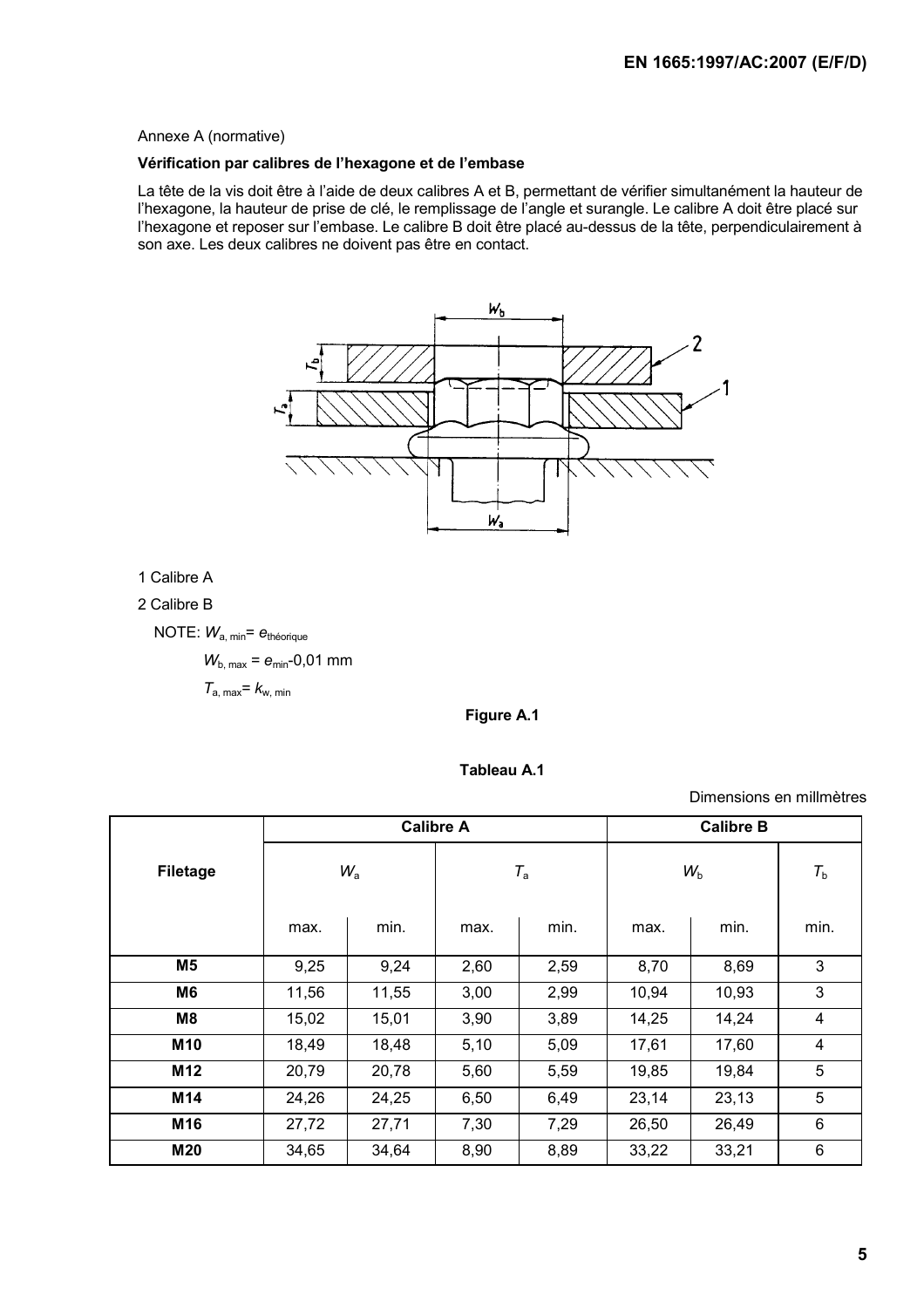## **Deutsche Fassung**

#### **3 Maße**

Die Maße müssen mit den Bildern 1 bis 3 und Tabelle 1 übereinstimmen.

ANMERKUNG: Maßbuchstaben und deren Benennungen sind in EN 20225 festgelegt.



- 1) Die Kopfoberfläche ist nach Wahl des Herstellers entweder voll auszuformen oder einzusenken und muß angefast oder gerundet sein. Der minimale Durchmesser am Beginn dr Fase oder der Rundung muß gleich der maximalen Schlüsselweite minus 15 % sein. Wenn die Kopfoberfläche eine Einsenkung hat, darf deren Rand gerundet sein.
- 2) Kante nach Wahl des Herstellers.
- 3) Ende gefast (siehe prEN ISO 4753).
- 4)  $\beta = 15^\circ$  bis 30°
- 5) *k*w ist die Höhe für den Schlüsselangriff, siehe Anmerkung zu Tabelle 1.
- 6) unvollständiges Gewinde *u* ≤ 2 *P*.

#### **Bild 1: Sechskantschraube mit Flansch – Vollschaft (Regelausführung)**

Bild 2 ist wie folgt zu ersetzen:





andere Maße, siehe Bild 1

- a) Gerundet oder kegelig
- b) *d*2 Schaftdurchmesser ≈ Flankendurchmesser, (gerolltes Gewinde)

#### **Bild 2: Sechskantschraube mit Flansch – Reduzierter Schaft, Form R (nach Vereinbarung)**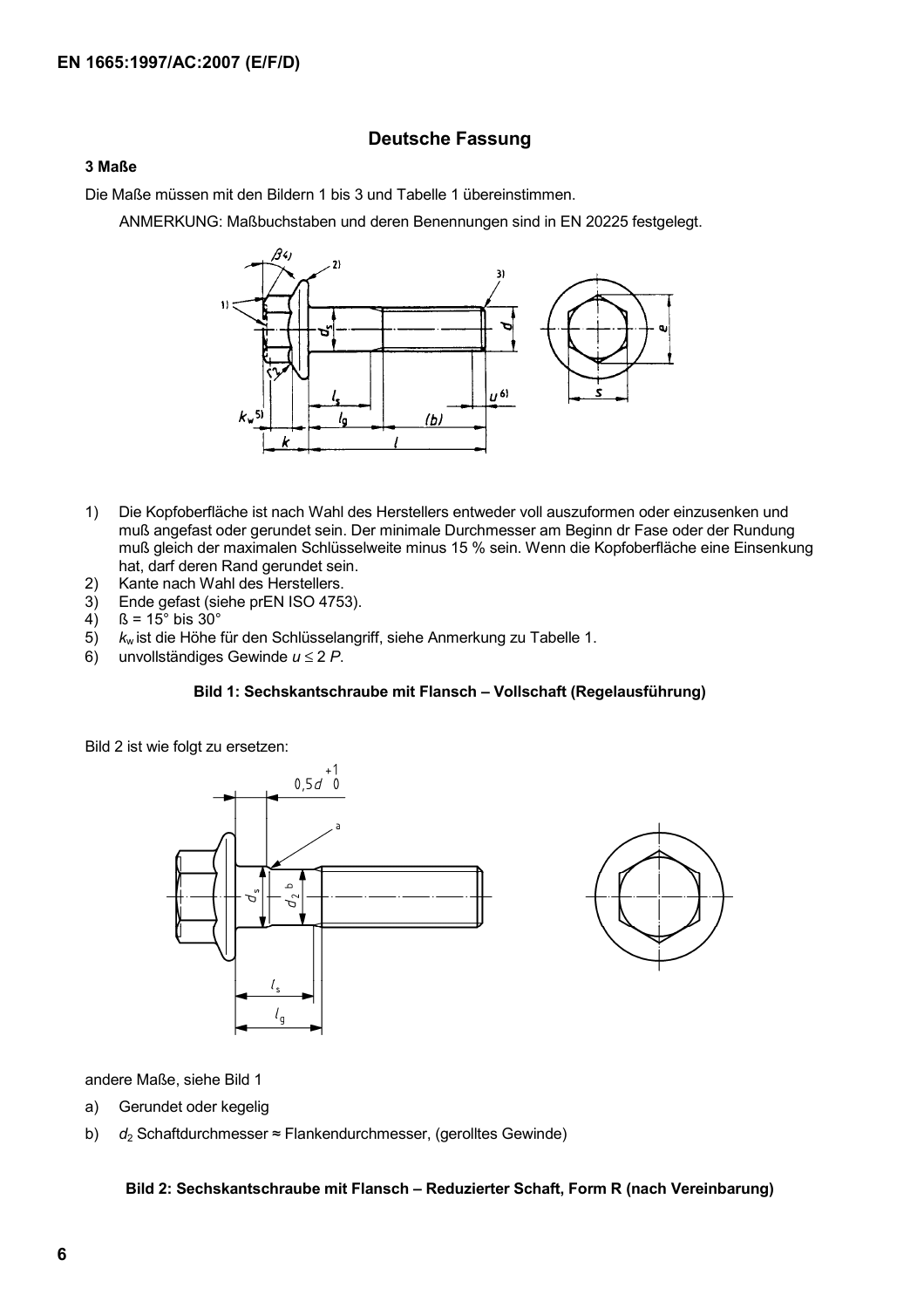#### Anhang A (normative)

## **Prüfung mit der Kopf- und Flanschlehre**

Die Sechskanthöhe, die Höhe für den Schlüsselangriff, die Ausformung der Kanten und das Eckenmaß müssen mit den Ringlehren A und B geprüft warden. Die Lehre A muß über den Sechskant geschoben warden und auf dem Flansch aufliegen. Die Lehre B muß rechtwinklig zur Schraubenachse auf die kopfoberfläche aufgesetzt warden. Die beiden Lehren dürfen sich nicht berühren.



1 Lehre A

2 Lehre B

NOTE: *W*a, min= *e*theoretisch

*W*<sub>b, max</sub> =  $e_{min}$ -0,01 mm

 $T_{\text{a. max}} = k_{\text{w. min}}$ 

## **Bild A.1**

#### **Tabelle A.1**

Maße in Millimeter

|                | Lehre A     |       |             |      | Lehre B     |       |             |  |
|----------------|-------------|-------|-------------|------|-------------|-------|-------------|--|
| Gewinde        | $W_{\rm a}$ |       | $T_{\rm a}$ |      | $W_{\rm b}$ |       | $T_{\rm b}$ |  |
|                | max.        | min.  | max.        | min. | max.        | min.  | min.        |  |
| M <sub>5</sub> | 9,25        | 9,24  | 2,60        | 2,59 | 8,70        | 8,69  | 3           |  |
| M6             | 11,56       | 11,55 | 3,00        | 2,99 | 10,94       | 10,93 | 3           |  |
| M <sub>8</sub> | 15,02       | 15,01 | 3,90        | 3,89 | 14,25       | 14,24 | 4           |  |
| M10            | 18,49       | 18,48 | 5,10        | 5,09 | 17,61       | 17,60 | 4           |  |
| M12            | 20,79       | 20,78 | 5,60        | 5,59 | 19,85       | 19,84 | 5           |  |
| M14            | 24,26       | 24,25 | 6,50        | 6,49 | 23,14       | 23,13 | 5           |  |
| M16            | 27,72       | 27,71 | 7,30        | 7,29 | 26,50       | 26,49 | 6           |  |
| M20            | 34,65       | 34,64 | 8,90        | 8,89 | 33,22       | 33,21 | 6           |  |